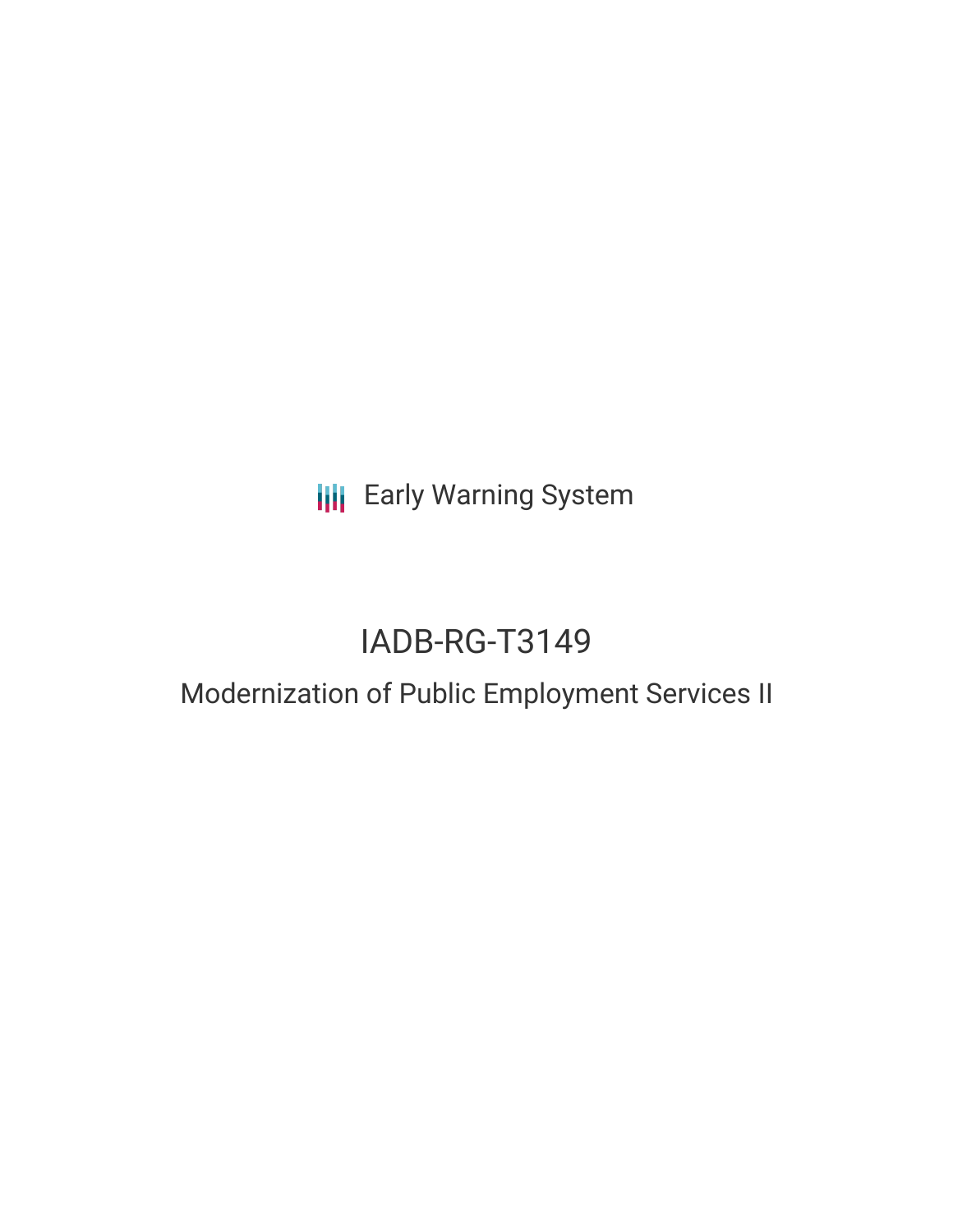

#### **Quick Facts**

| <b>Financial Institutions</b>  | Inter-American Development Bank (IADB)                             |
|--------------------------------|--------------------------------------------------------------------|
| <b>Status</b>                  | Approved                                                           |
| <b>Bank Risk Rating</b>        | C                                                                  |
| <b>Voting Date</b>             | 2018-07-20                                                         |
| <b>Borrower</b>                | Regional                                                           |
| <b>Sectors</b>                 | Climate and Environment, Law and Government, Technical Cooperation |
| <b>Investment Type(s)</b>      | Grant                                                              |
| <b>Investment Amount (USD)</b> | $$0.23$ million                                                    |
| <b>Project Cost (USD)</b>      | $$0.23$ million                                                    |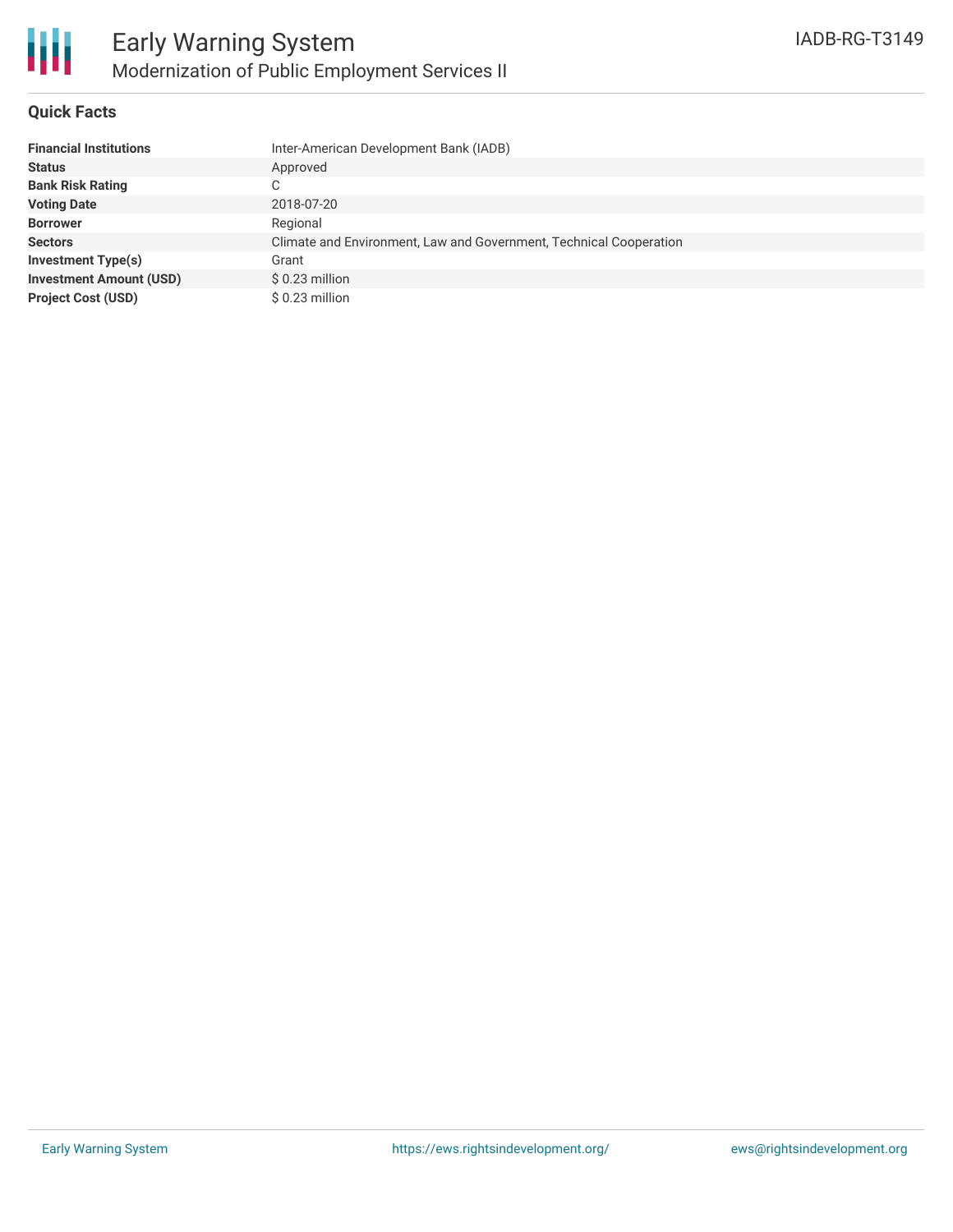

### **Project Description**

The TC´s objective is to promote the use of digital technologies for labor intermediation systems (LIS) in the Public Employment Services (PES) and labor training institutions (LTI) of the LAC Region. The TC will support the knowledge generation and dissemination regarding opportunities of new technologies and its possible uses by PES. It will also provide support to countries that are implementing new technologies for their LIS. This support in the enhancement of the management information systems will consider the action plans developed by the Modernizing Public Employment Services in LAC TC (RG-T2604; ATN/KP-15244-RG).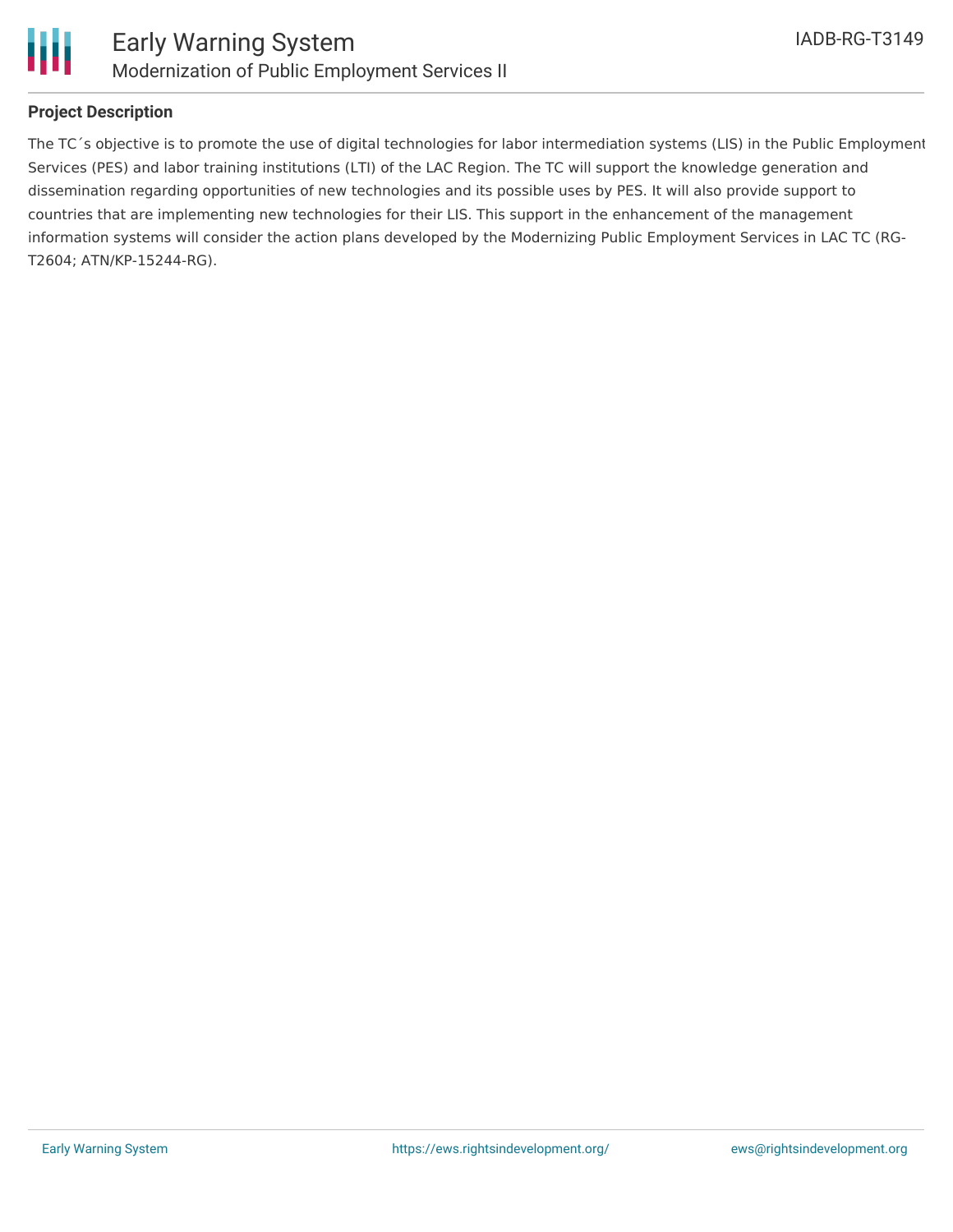

### **Investment Description**

• Inter-American Development Bank (IADB)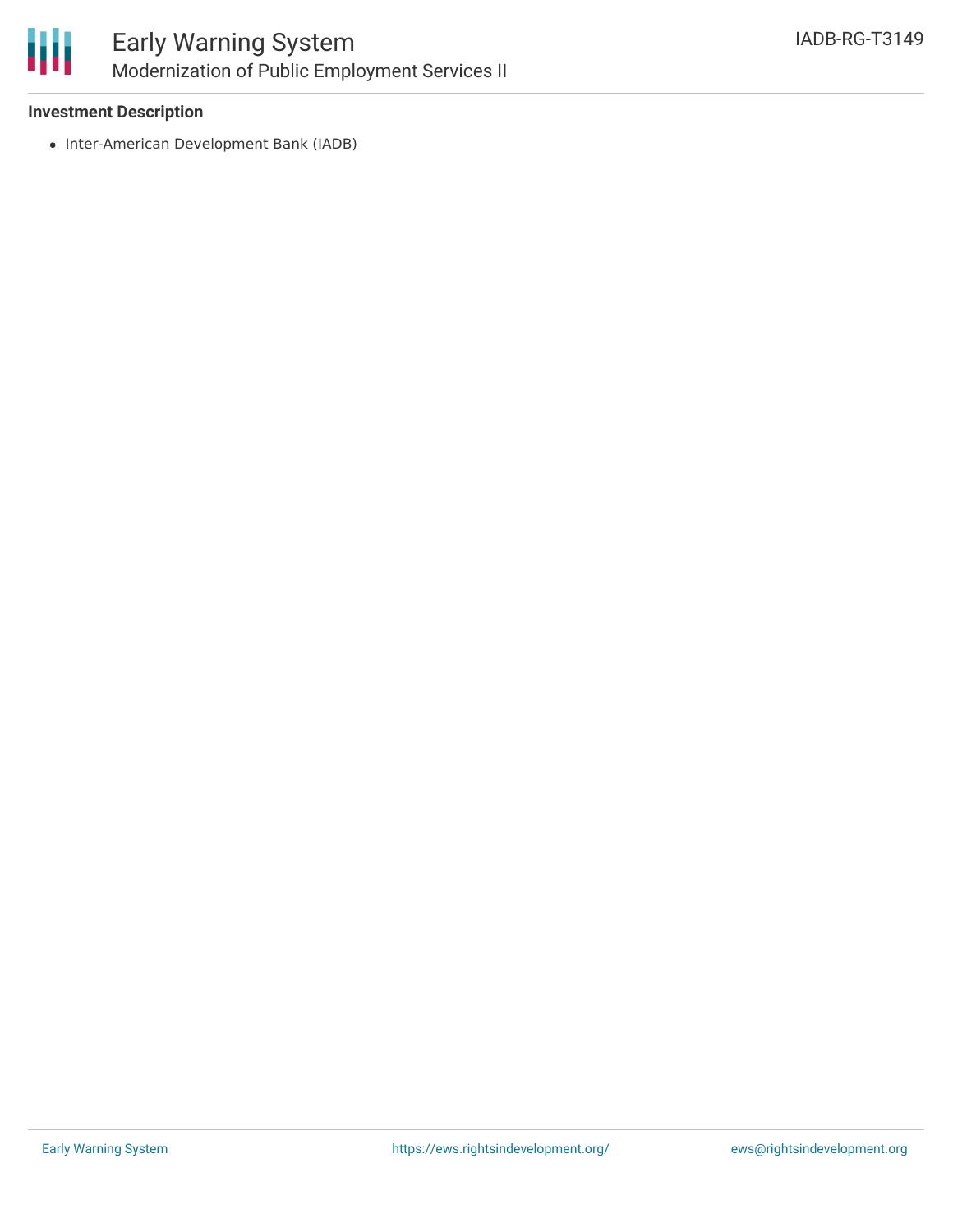

#### **Contact Information**

#### ACCOUNTABILITY MECHANISM OF IADB

The Independent Consultation and Investigation Mechanism (MICI) is the independent complaint mechanism and fact-finding body for people who have been or are likely to be adversely affected by an Inter-American Development Bank (IDB) or Inter-American Investment Corporation (IIC)-funded project. If you submit a complaint to MICI, they may assist you in addressing the problems you raised through a dispute-resolution process with those implementing the project and/or through an investigation to assess whether the IDB or IIC is following its own policies for preventing or mitigating harm to people or the environment. You can submit a complaint by sending an email to MICI@iadb.org. You can learn more about the MICI and how to file a complaint at http://www.iadb.org/en/mici/mici,1752.html (in English) or http://www.iadb.org/es/mici/mici,1752.html (Spanish).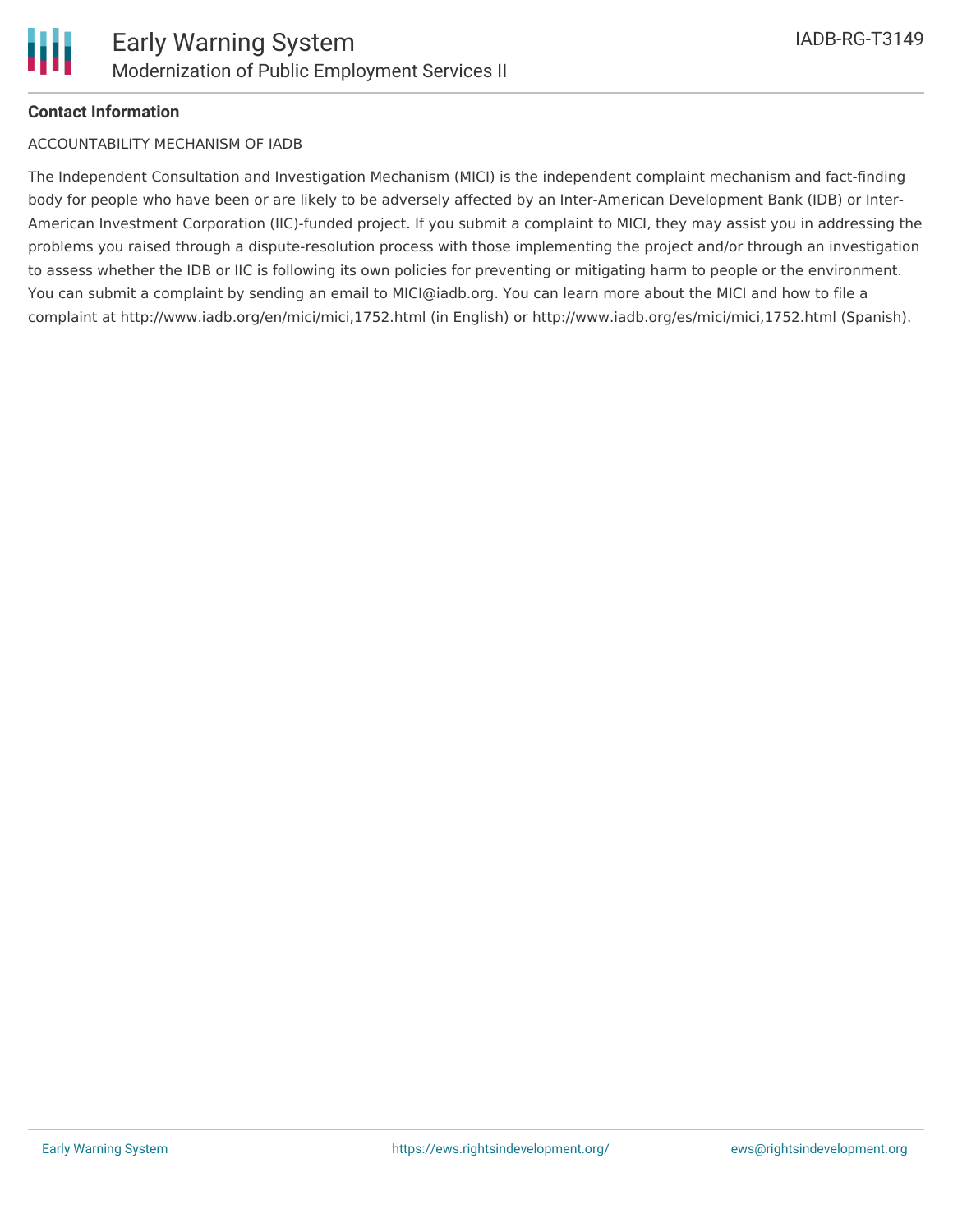

### **Bank Documents**

TC abstract [RG-T3149](https://www.iadb.org/Document.cfm?id=EZSHARE-147036970-3) PDF.pdf